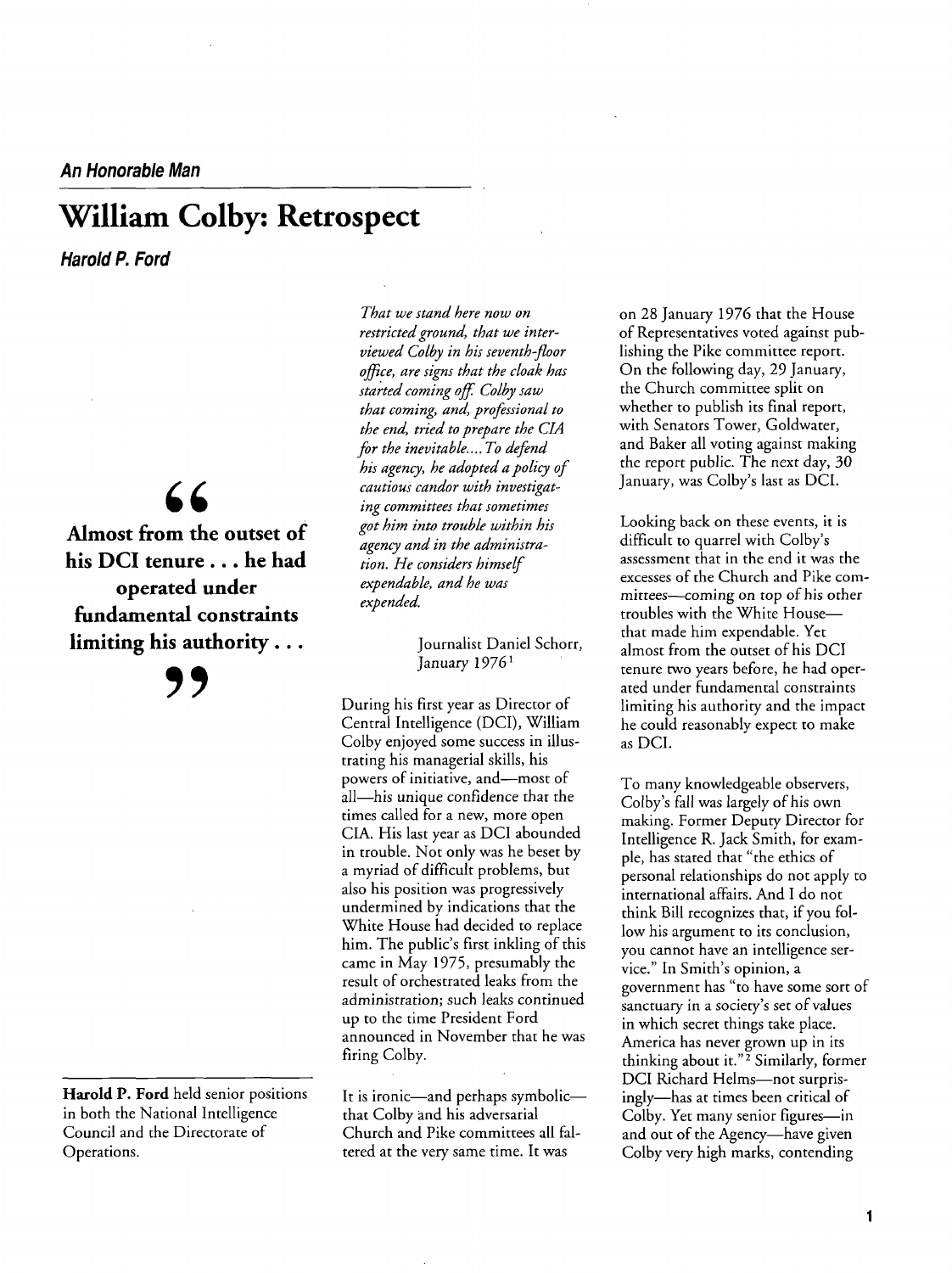**that he handled an extremely difficult job in an exemplary fashion. For example, Senator Charles Percy offered this encomium on the eve of**  Colby's retirement:

**At a time when the CIA was under attack great from all fronts for misdeeds before your**  directorship, you have maintained a degree of candor and **openness and a very welcome and** appropriate sense of humor....1 **think you™ve been agreatAmeri can, and I think you have performed as a great human being.**

**Colby™s tenure as DCI was one of mixed results. Although he was an often effective manager, only some of his ambitious initiatives led to sig nificant or lasting gain, while his abrupt style sometimes provoked resistance from both below and above. Within the Agency, his open ness with investigating committees and his particular handling of two**  difficult personnel issues—concern**ing James Angleton, long CIA™s troublesome chief of counterintelli and former DCI Dick gence,**  Helms—earned Colby the lasting **enmity of many colleagues, especially in his own Directorate of Operations (DO).** More important, up the line, **he never became a confidant of Henry Kissinger, President Nixon, or President Ford. With them, Colby remained a senior staff officer, speaking when he was spoken to and offering the views of US intelligence on the state of the world. His impact on policymaking was thus at best indirect; Kissinger remained in effect**  the President's DCI, as well as Secretary of State and National Security **Adviser. That Colby turned out to be more his own man and less a yesman than the administration had** 

66 **That Colby turned out to be more his own man**  and less a yes-man than **the administration had initially expected simply aggravated his relationships with Kissinger, Nixon, and Ford.** 

**9,** 

**initially expected simply aggravated his relationships with Kissinger, Nixon, and Ford.** 

**For that matter, it was perhaps a mis take for the Nixon administration to have chosen a professional intelli officer gence as DCI; by mid-1973 the Watergate-beset Presidency would have been better buttressed by a DCI from outside, some known public figure who could have lent the White House some political status of his own. Once in office, moreover, Colby™s performance as DCI did not dispel much of the disdain with which the White House had long viewed CIA. Indeed, in spite of being an experienced, deft operator, Colby™s failure to alert his superiors to certain coming public storms con cerning alleged past illegal activities (the ffamily jewelsf), journalist Sey mour Hersh™s charges of such**  activities, and past CIA dalliance **with assassination planning fatally damaged his standing with the White House.** 

**Nor did Colby succeed in gaining**  widespread support from the public **at large. He assumed that his own good intentions would be recognized and welcomed. Many of the key actors in the country, however, did not consider it in their interest to**  respond positively to Colby's efforts

**toward greater openness. He never received general appreciation as the officer who had uncovered and out lawed certain questionable CIA practices. On the contrary, to a large degree the television cameras but tressed the public™s impression that its concerns about continuing CIA illegalities were legitimate.** 

**Colby™s own background also hurt him, especially his earlier involve ment in the PHOENIX program in Vietnam. Correctly or not, that oper ation was widely viewed as having involved numerous excesses. Many would not take Colby™s protestations of good intentions at face value, espe cially because he was now confirming to Congress and the American public the reality of certain questionable earlier CIA activities. Moreover, his own rather formal manner did not help him sell his reforms.** 

**Other, broader factors also limited Colby™s chances of success. He had been dealt a weak hand from the out set of his tenure. By that time, mid-1973, public attitudes with respect to US intelligence had begun to shift, and some past practices, partic ularly those relating to covert operations, no longer enjoyed wide support. Rightly or wrongly, a cer**  tain euphoria about détente signified to many that there was now a less **overriding need for continuing covert operations as a ready, effective in** our country's Cold War arsenal. Public support waned fur**ther when Colby himself confirmed existing suspicions about certain past CIA practices. Public dismay about Watergate had rubbed off on CIA as well, in light of the many allegations that the Agency had been involved in that scandal. At the same time, the days of coziness between a DCI and**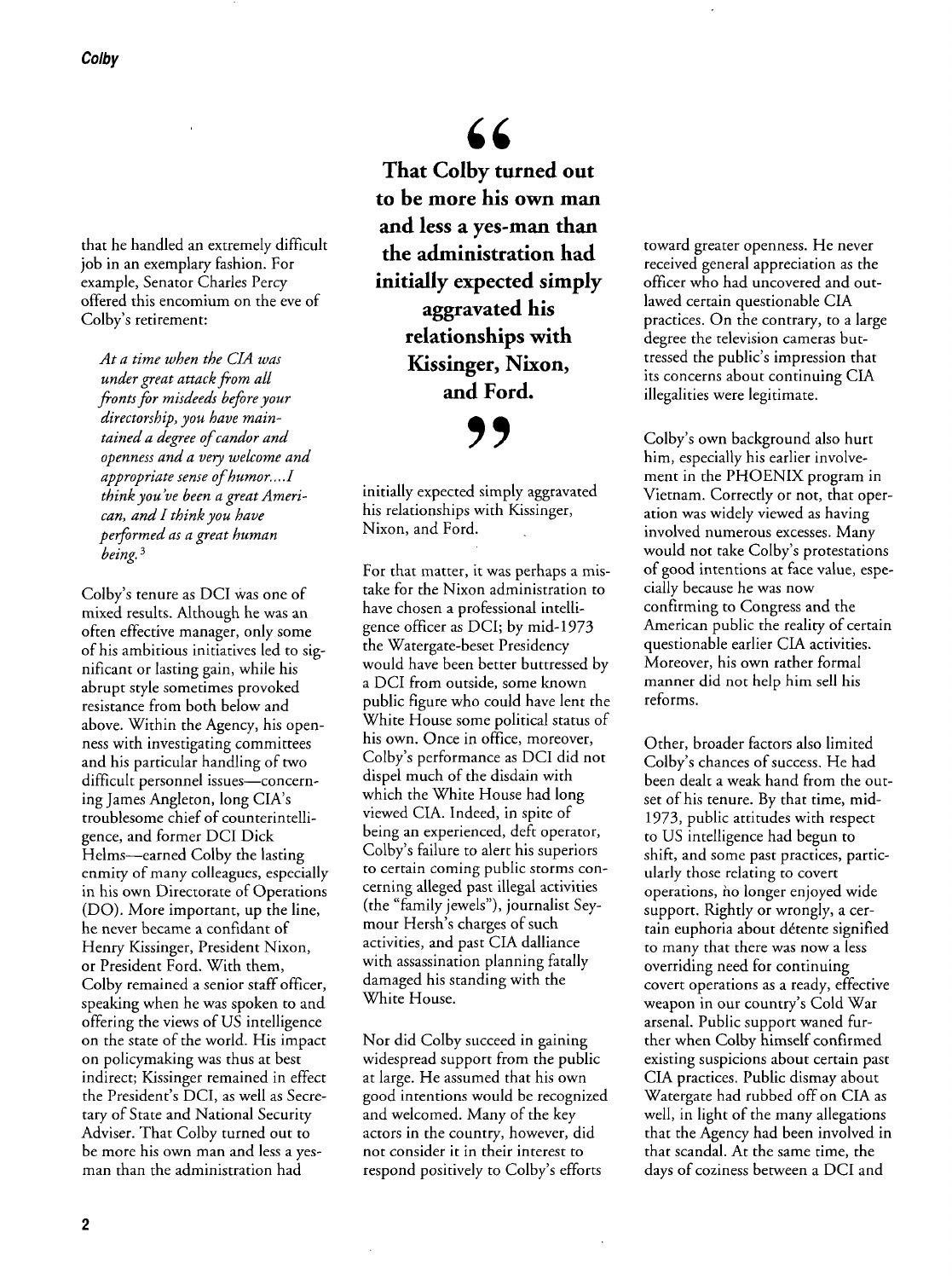**Capitol Hill mandarins were coming to an end, and new initiatives were afoot to create more thorough Con gressional oversight of CIA. Throughout, Colby found he could not count on Nixon, Ford, or Kiss inger for much-needed support on Capitol Hill.** 

In short, Colby's effort to strengthen US intelligence through candor was **seriously constrained from many sides. His revelations fueled the excesses of the Church and Pike com**  mittees, fed the public's **misconceptions about the purposes of US intelligence, and weakened the**  country's support of intelligence—at **least for some time thereafter.** 

**Nonetheless, I believe that while one**  may criticize certain aspects of William Colby's stewardship as DCI, it is **his positive accomplishments that deserve emphasis. Above all, Colby brought to the Directorship a sophis ticated vision of what US intelligence should be about, and he was creative in his efforts to so transform CIA. He**  was unique—especially as one who **had come out of a wholly clandestine**  background in intelligence-in realiz**ing that the DCI position he inherited in the mid-1970s involved responsibilities far beyond those tradi tionally championed by the DO. He also appreciated the changes in those Cold War attitudes that for more than two decades had so strongly fash ioned CIA™s character and conduct.** 

**As a former lawyer, Colby was deter mined that a DCI and CIA must**  respect the rule of law, must try to bet**ter fit the secret arms of government**  into the open patterns and values of **American political life, and must respond to meaningful oversight by the Congress. Accordingly, he believed that he had to play it straight with Congress and the White House, reserving CIA™s skills at conning** 

66 **Colby brought to the Directorship a sophisticated vision of what US intelligence should be about, and he was creative in his efforts to so transform CIA.** 

**adversaries for legitimate intelligence**  targets abroad. Even though his own **earlier career had been almost wholly in covert action, Colby realized that such operations were limited in their applicability and should no longer be considered the central contribution of US intelligence to national life.** 

**'9** 

**Colby felt strongly that the primary purpose of US intelligence must be to enrich the knowledge of policymakers, enabling them to deal better**  with the world threats and opportu**nities facing the United States. He realized that there was increasing need** for wholly new types of collec**tion systems, intelligence analysis, and intelligence interest. Finally, knowing that greater public support was in order to finance the necessary**  rising costs of *tomorrow's* Intelli**gence Community, he appreciated the importance of educating the American public about the central**  purposes of intelligence—another **reason for greater openness on the of the DCI and the CIA. part** 

These insights and Colby's mixed **record of achievements add up to more than just good intentions gone**  awry. His contribution reflected **broad, statesmanlike appreciations and efforts. It is a pity that his overall tenure as DCI had overtones of a Greek tragedy, inasmuch as it was his fate to be buried beneath the cumula tive effect of certain CIA past illegalities, a hostile White House, irresponsible Congressional commit-** **tees, a sensationalist press, a**  suspicious public, and many CIA colleagues tied more to the past than to **appreciation of what Colby was about.4** 

**Shortly after he left office, Colby himself offered perhaps one of the most accurate assessments of his DCI tenure and its significance for America:** 

**Did something new emerge? Yes, intelligence has traditionally existed in a shadowyfield outside the law. This year™s excitement has made clear that the rule of**  law applies to all parts of the **American Government, including intelligence... .Its secrets will be understood to be necessay onesfor the protection ofour democraty in**  tomorrow's world, not covers for **mistake or misdeed.... The costs of the pastyear were high, but they will be exceeded by the value of this strengthening ofwhat was already the best intelligence ser vice in the world.**

## **Postscript**

**While Colby took a lot of flak over the years about his DCI perfor mance, he could find some consolation in a belated compliment from his principal boss, Henry Kiss inger, a tough critic not known for compassion or confessions of error. As Colby recalled, one day late in 1975, Kissinger took him aside in**  the Oval Office and told him, "Bill, I feel required to say this to you. For **the longest time I believed that what**  you were doing was wrong, that what you should have done was to cry havoc over the investigations in **the name of national security. But I have come around to believe that was really correct.f your strategy <sup>6</sup>**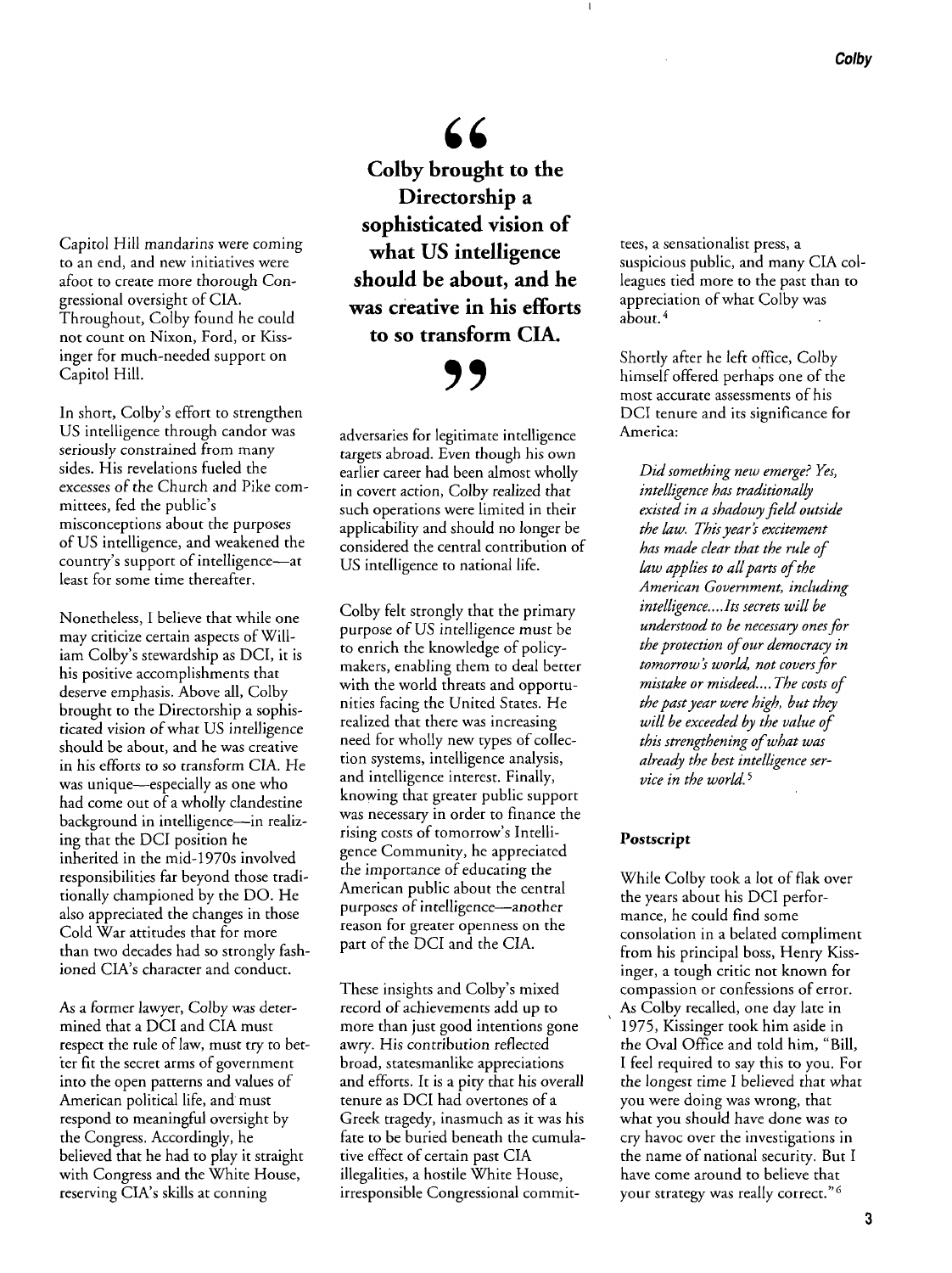| William E. Colby's CIA Career               |                                                                                                                                     |
|---------------------------------------------|-------------------------------------------------------------------------------------------------------------------------------------|
| November 1950                               | Joins CIA. First assignment: Western European<br>Division, Office of Policy Coordination (OPC)                                      |
| 1951                                        | OPC's representative in Stockholm                                                                                                   |
| 1953                                        | Deputy Directorate for Plans (DDP) political action<br>officer, Rome                                                                |
| 1959                                        | Deputy Chief of Station, Saigon                                                                                                     |
| 1960                                        | <b>Chief of Station, Saigon</b>                                                                                                     |
| 1962                                        | Deputy Chief, Far East Division, DDP                                                                                                |
| 1962                                        | <b>Chief, Far East Division, DDP</b>                                                                                                |
| 1968                                        | Assigned to Agency for International Development as<br>Deputy Director of Civil Operations and Rural<br>Development (CORDS), Saigon |
| 1968                                        | Director, CORDS (with the rank of Ambassador),<br>Vietnam                                                                           |
| 1972                                        | <b>CIA's Executive Director-Comptroller</b>                                                                                         |
| 1973                                        | <b>Deputy Director for Operations (DDO)</b>                                                                                         |
| 10 May 1973                                 | <b>Nominated as DCI by President Nixon</b>                                                                                          |
| 4 September 1973—<br><b>30 January 1976</b> | <b>Director of Central Intelligence</b>                                                                                             |